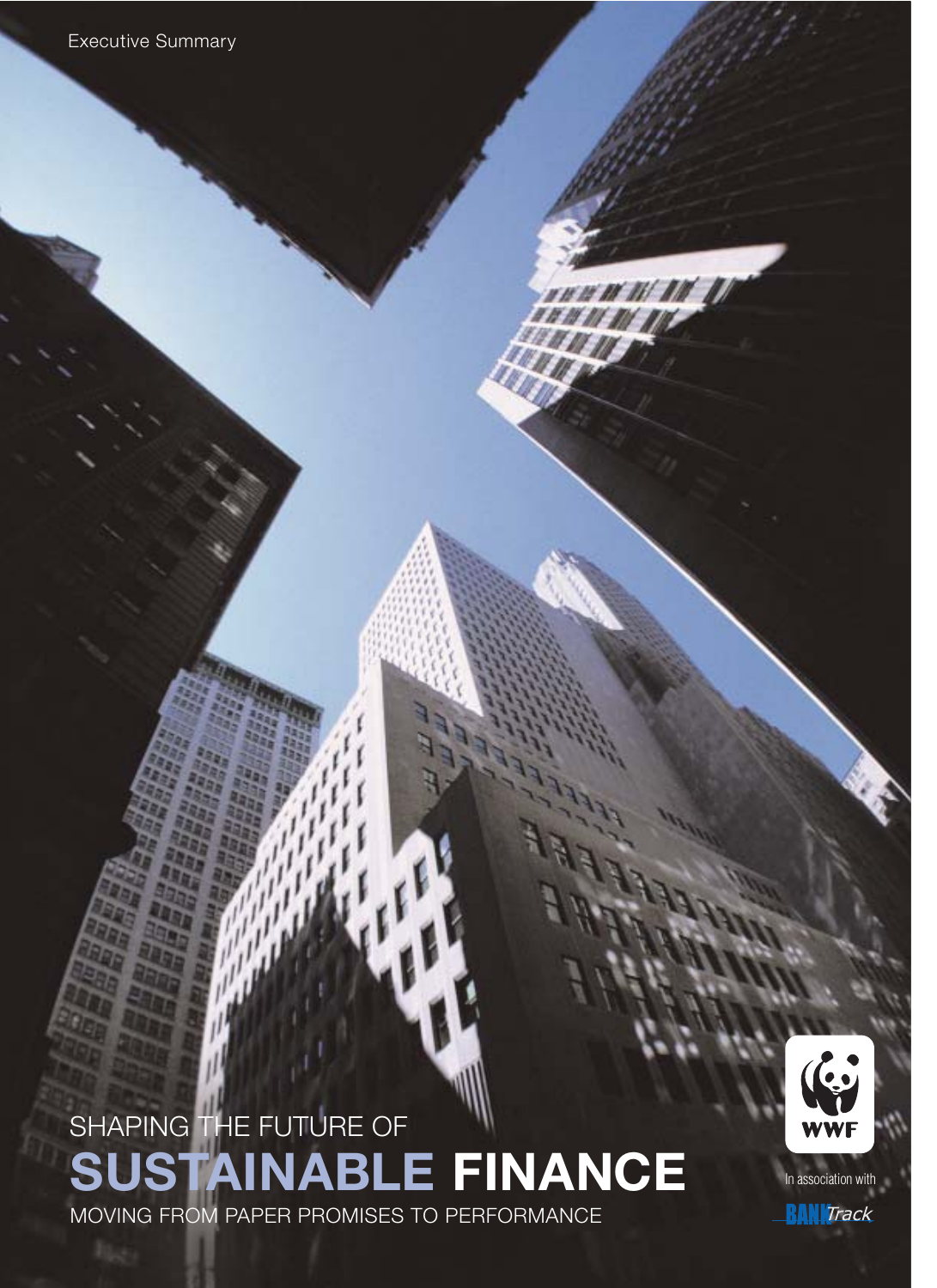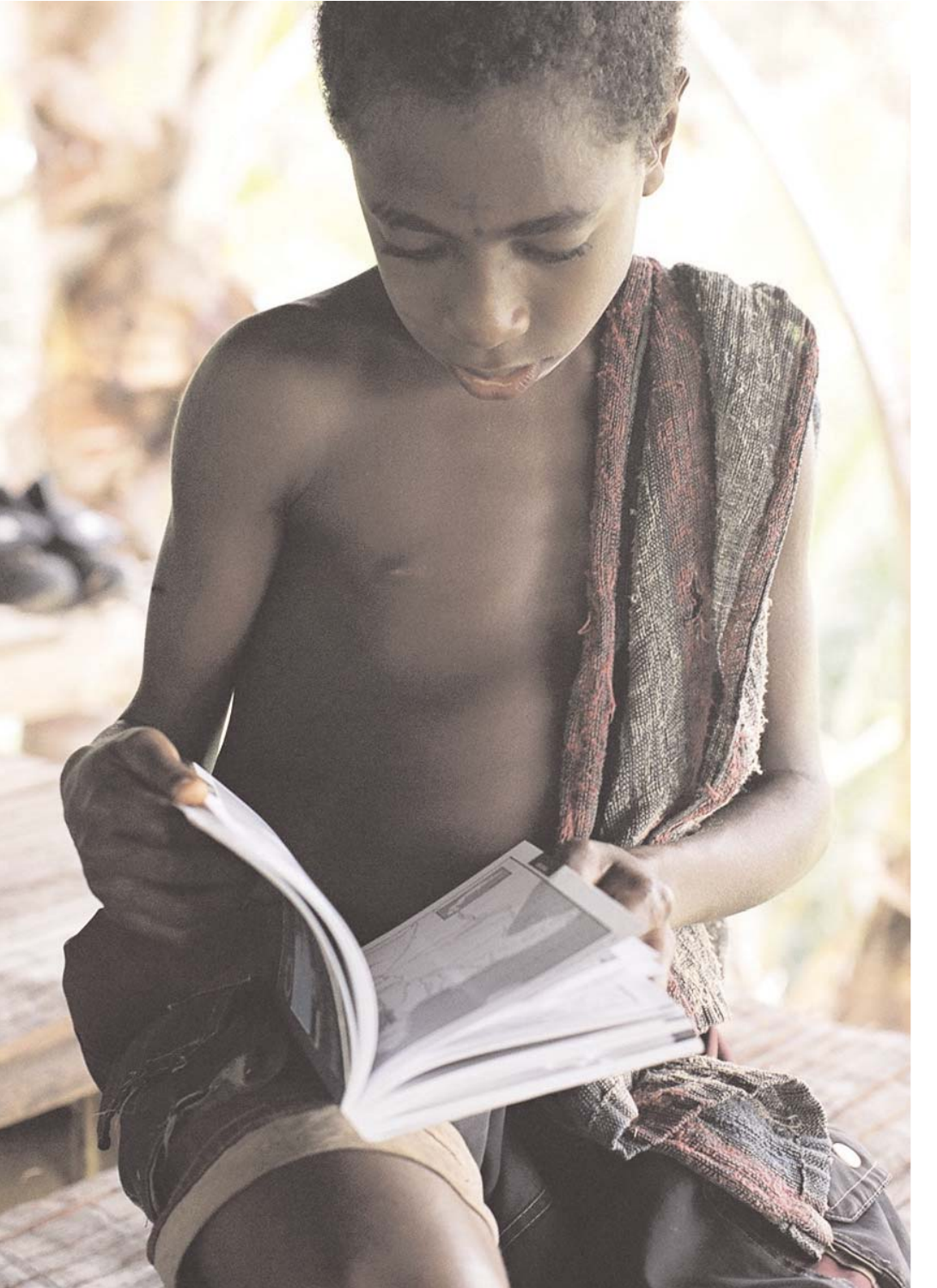# executive summary

Until recently, most major commercial and investment banks did not consider environmental and social concerns to be particularly relevant to their operations. Today, however, they and their key stakeholders agree that financiers bear significant responsibility for the environmental and social impacts of the operations they finance.

**This is the executive summary of a full report available online at wwf.org.uk/shapingthefuture** Researched and written by Andrea Durbin, Steve Herz, David Hunter and Jules Peck

> To discuss this report please contact Jules Peck, Global Policy Adviser, WWF-UK at jpeck@wwf.org.uk

Within the banking sector, addressing environmental and social issues is now considered critical to the proper management of transaction, portfolio and reputational risks. The question is no longer *whether* commercial banks should address the sustainable development aspects of the activities they support, but *how* they should do it – what substantive standards should they apply? How should they implement them? And how should they assure compliance? WWF-UK and BankTrack are publishing this report to help answer those difficult questions and to evaluate how the various commercial and investment banks are responding.

The banking sector's emerging recognition of environmental and social responsibility was driven to a large degree by outside pressures. Beginning in 2000, environmental organisations such as Friends of the Earth (FoE) and the Rainforest Action Network (RAN) challenged the industry with high-profile campaigns that highlighted cases in which commercial banks were "bankrolling disasters". In 2002, a global coalition of non-governmental organisations (NGOs) including FoE, RAN, WWF-UK and the Berne Declaration came together to promote sustainable finance in the commercial sector. This informal network subsequently evolved into BankTrack, whose vision for a sustainable finance sector was expressed in the Collevecchio Declaration of January 2003. Now endorsed by more than 200 organisations, the Collevecchio Declaration remains the benchmark by which civil society will measure the banking sector's commitment to sustainability.

#### **Collevecchio Declaration Commitments**

- **1.** Commitment to sustainability
- **2.** Commitment to 'do no harm'
- **3.** Commitment to responsibility
- **4.** Commitment to accountability
- **5.** Commitment to transparency
- **6.** Commitment to sustainable markets and governance

This report's primary objective is to review the current (September 2005) environmental and social policies adopted by key institutions in the banking sector. It reviews the publicly available environmental and social policies of 39 banks from around the world, chosen for their high visibility and global reach, their substantial presence in project finance markets, and/or their endorsement of the Equator Principles.

The Equator Principles provide a framework for banks to review, evaluate and mitigate or avoid environmental and social impacts and risks associated with projects they finance. The Principles are based on the International Finance Corporation's (IFC's) environmental and social safeguard policies. By December 2005, the number of signatories to the Principles had grown from the original 10 leading banks to 36. Together, the Equator Banks are responsible for arranging well over 75 per cent of worldwide project loans by volume. While adoption of the Equator Principles has been a welcome development, it marks only the beginning of the path to sustainable finance. The Principles suffer from a number of serious flaws (which are highlighted in the full report) that limit their effectiveness both as an integrated policy response to environmental and social concerns and as a tool for the banks to manage their risks. The report provides a detailed analysis of how these banks' policies compare with each other, and, more important, how they compare with international rights, standards and best practice.

When it was conceived, this report also had a secondary objective – to assess the implementation and application of the sustainable development policies adopted by the banks. However, a comprehensive evaluation was foreclosed by the near total lack of information the banks have placed in the public domain. Their lack of transparency regarding implementation not only makes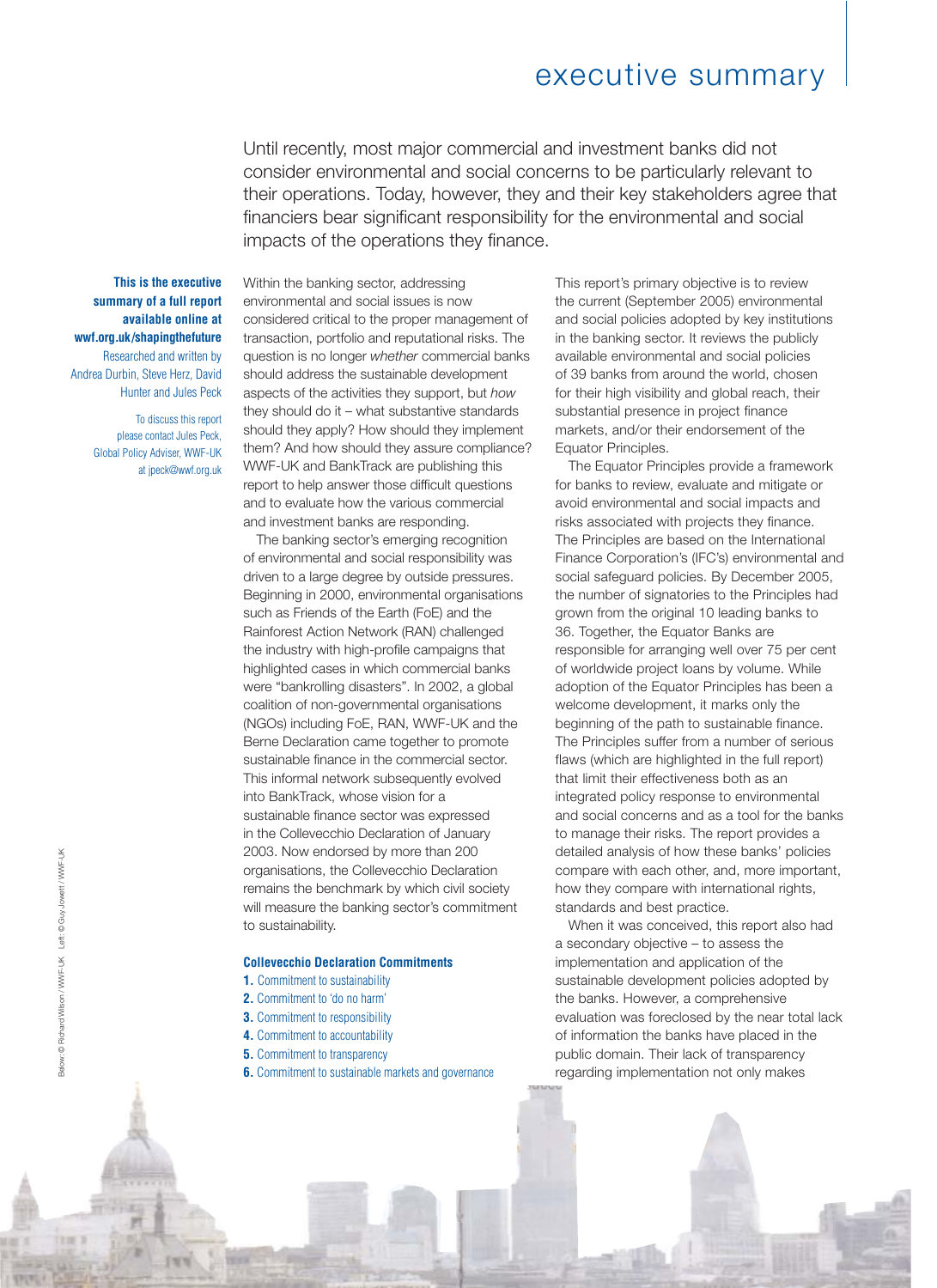independent evaluation impossible, but also leaves them open to legitimate charges of "greenwash"; they are adopting environmental rhetoric with little commitment to changing their performance.

### **METHODOLOGY**

This study reviews the publicly available environmental and social policies of 39 banks from around the world. They were chosen because of their high visibility and global reach, their important presence in global project finance markets, and/or their endorsement of the Equator Principles.

We reviewed all the environmental and social policies and annual sustainability reports made publicly available by the banks. The study was based on policies available at the time, although we are aware of other policies in the final drafting stages such as a mining policy at HSBC and a dams policy at ABN AMRO.

We invited all the banks to participate in this survey. Based on the information they provided, we assessed their policies in 13 substantive areas of particular environmental or social concern:

- human rights;
- labour rights;
- indigenous people;
- climate and energy;
- dams;
- biodiversity;
- forests:
- fisheries:
- extractive industries:
	- sustainable agriculture;
- chemicals:
	- transparency and reporting by the clients; and
	- environmental and social management systems.
- 

The banks' policies and procedures were evaluated against independent benchmarks from two categories of sources. First and most important, we considered the rights and standards embodied in widely accepted international conventions, treaties, codes, action plans and other hard and soft law instruments. Next, we considered sectoral "best practice" standards – particularly those developed through participatory, multi-stakeholder processes that included government and industry representatives, and that are therefore widely viewed as authoritative and legitimate.

In addition to a narrative analysis of the banks' policies, we scored each bank from 0 to 4 in order to provide a snapshot comparison of bank policies in each sector. This rating system also allows for evaluating changes and trends over time, as the commercial sector responds to the challenge of environmental and social sustainability. In general, the scoring reflects the following system:

#### **Scoring system for evaluating bank policies**

- **0** No publicly available policy addressing the subject.
- **1** Vaguely worded or "aspirational" policy with no clear commitments.
- **2** Some clear commitments, but no part of the policy meets relevant international standards.
- **3** Some parts of the policy meet international standards, but other parts are either absent, vague or below relevant international standards.
- **4** All, or nearly all, of the policy meets or is in line with relevant international standards.

### **SUMMARY OF FINDINGS**

The discernible shift in recent years that many banks have made towards addressing environmental and sustainability impacts of their operations is a welcome and important first step on the path to sustainable finance. The end of that path, however, will be measured not by good intentions or even by strong paper policies. Sustainable finance must seek improved performance and results on the ground in affected communities and environments. This can only be achieved through the adoption of strong policy frameworks, transparently and effectively implemented across all portfolios and departments.

#### **POLICY FRAMEWORKS**

As this review demonstrates, a growing number of banks are developing sector-specific policies that apply to transactions. Some were developed prior to the Equator Principles, while others were developed in part as a response to the Principles and thus reflect the Principles' inherent limitations. The increasing development, scope and diversity of policies is welcomed and provides significant promise for stronger policy frameworks in the future.

As our analysis indicates, with few exceptions bank policies are lagging significantly behind relevant international standards and best practices (see Table 1). The average numerical grades can be translated into a letter grade according to the scale illustrated (above right):

Where banks have adopted specific policies, they are frequently aspirational and contain little language that can be actioned. In only two cases – Rabobank's adoption of the UN Draft Norms on Human Rights and HSBC's adoption of the World Commission on Dams standards – has any bank adopted policies that meet all or most of the relevant international standards or best practices. **The highest overall average score, achieved by ABN AMRO and HSBC Group, was a 1.31, which if translated to a letter grade is a D+.** 

# **Grade conversion scale**

| F. | 0.00 to 0.50 |  |
|----|--------------|--|
| n. | 0.51 to 0.75 |  |
| n  | 0 76 to 1 25 |  |
| D+ | 1 26 to 1 50 |  |
| C- | 1.51 to 1.75 |  |
| c  | 176 to 225   |  |
| C+ | 2.26 to 2.50 |  |
| R- | 2.51 to 2.75 |  |
| R  | 2.76 to 3.25 |  |
| R÷ | 3.26 to 3.50 |  |
| А- | 3.51 to 3.75 |  |
|    | 3.76 to 4.00 |  |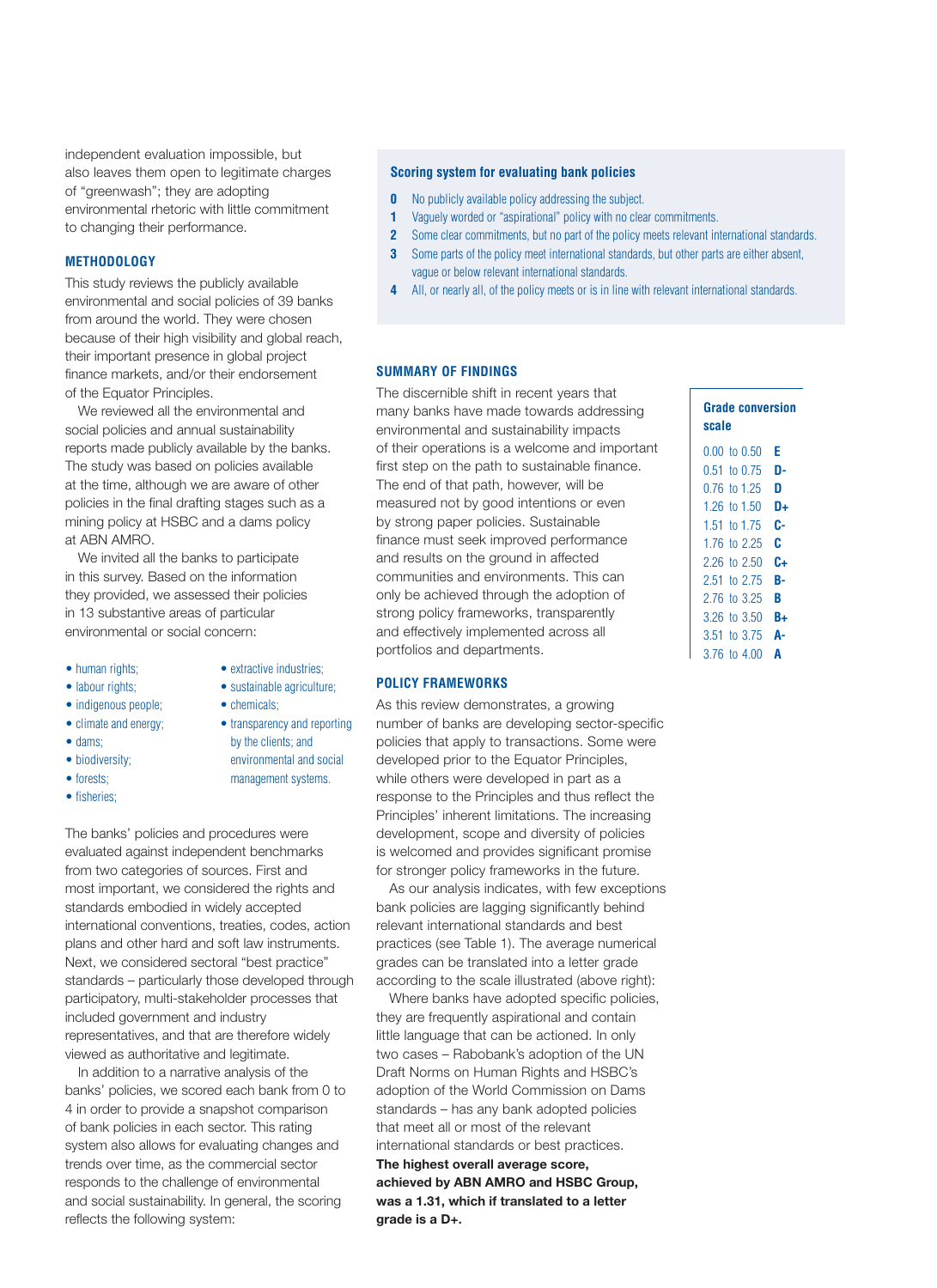## TABLE 1 **SUMMARY OF POLICY RATINGS: Environmental and social manangement**

| <b>BANK</b>                   | Human<br>rights  | Labour           | Indigenous Climate<br>people | & energy         | Dams             | Biodiversity Forests |                         | <b>Fisheries</b> | Agriculture      | Extractive<br>industries | Chemicals        | Transparency E&S                   | management       | Average score<br>& letter grade |
|-------------------------------|------------------|------------------|------------------------------|------------------|------------------|----------------------|-------------------------|------------------|------------------|--------------------------|------------------|------------------------------------|------------------|---------------------------------|
|                               |                  |                  |                              |                  |                  |                      |                         |                  |                  |                          |                  |                                    |                  |                                 |
| <b>ABN Amro</b>               | $\sqrt{3}$       | $\overline{1}$   | 1                            |                  | $\overline{c}$   | 1                    | 3                       | $\bf 0$          | $\boldsymbol{0}$ | $\overline{c}$           | $\bf{0}$         | $\overline{c}$                     | $\mathbf{1}$     | $1.31(D+)$                      |
| <b>Banco Bradesco</b>         | $\boldsymbol{0}$ | $\theta$         | 1                            | $\bf{0}$         | $\overline{c}$   | $\theta$             | 0                       | $\boldsymbol{0}$ | $\boldsymbol{0}$ | $\boldsymbol{0}$         | $\boldsymbol{0}$ | $\overline{c}$                     | $\mathbf{1}$     | 0.46(E)                         |
| <b>Banco de Brasil</b>        | $\boldsymbol{0}$ | $\mathbf{1}$     | $\overline{1}$               | $\boldsymbol{0}$ | $\overline{c}$   | $\boldsymbol{0}$     | 0                       | $\boldsymbol{0}$ | $\boldsymbol{0}$ | $\mathbb O$              | $\boldsymbol{0}$ | $\overline{c}$                     | $\mathbf{1}$     | $0.54(D-)$                      |
| <b>Banco Itaú</b>             | $\mathbf 0$      | $\theta$         | $\mathbf{1}$                 | $\bf{0}$         | $\sqrt{2}$       | $\boldsymbol{0}$     | 0                       | $\boldsymbol{0}$ | $\boldsymbol{0}$ | $\mathbb O$              | $\bf{0}$         | $\sqrt{2}$                         | $\mathbf{1}$     | 0.46(E)                         |
| <b>Barclays</b>               | 1                | $\boldsymbol{0}$ | $\mathbf{1}$                 | 1                | $\overline{c}$   | $\boldsymbol{0}$     | $\overline{1}$          | $\boldsymbol{0}$ | $\boldsymbol{0}$ | $\mathbf{1}$             | $\bf{0}$         | $\overline{c}$                     | $\mathbf{1}$     | 0.77(D)                         |
| <b>BBVA</b>                   | $\boldsymbol{0}$ | $\overline{1}$   | $\overline{1}$               | $\boldsymbol{0}$ | $\overline{c}$   | $\boldsymbol{0}$     | 0                       | $\boldsymbol{0}$ | $\boldsymbol{0}$ | $\theta$                 | $\boldsymbol{0}$ | $\overline{c}$                     | $\mathbf{1}$     | $0.54(D-)$                      |
| <b>BNDES</b>                  | $\boldsymbol{0}$ | $\boldsymbol{0}$ | $\bf 0$                      | $\bf{0}$         | $\boldsymbol{0}$ | $\boldsymbol{0}$     | 0                       | $\boldsymbol{0}$ | $\boldsymbol{0}$ | $\mathbb O$              | $\boldsymbol{0}$ | $\boldsymbol{0}$                   | $\boldsymbol{0}$ | 0.00(E)                         |
| <b>BNP Paribas</b>            | $\boldsymbol{0}$ | $\overline{1}$   | $\boldsymbol{0}$             | $\bf{0}$         | $\mathbf 0$      | $\boldsymbol{0}$     | 0                       | $\boldsymbol{0}$ | $\boldsymbol{0}$ | $\mathbf 0$              | $\pmb{0}$        | $\boldsymbol{0}$                   | $\boldsymbol{0}$ | 0.08(E)                         |
| <b>Bank of America</b>        | $\boldsymbol{0}$ | $\boldsymbol{0}$ | $\overline{1}$               | 3                | $\overline{c}$   | $\boldsymbol{0}$     | $\overline{\mathbf{c}}$ | $\boldsymbol{0}$ | $\bf 0$          | $\boldsymbol{0}$         | $\boldsymbol{0}$ | $\overline{c}$                     | $\overline{1}$   | 0.85(D)                         |
| Calyon                        | $\boldsymbol{0}$ | $\bf 0$          | $\mathbf{1}$                 | $\boldsymbol{0}$ | $\overline{c}$   | $\boldsymbol{0}$     | $\bf 0$                 | $\boldsymbol{0}$ | $\boldsymbol{0}$ | $\boldsymbol{0}$         | $\boldsymbol{0}$ | $\overline{c}$                     | $\mathbf{1}$     | 0.46(E)                         |
| <b>CIBC</b>                   | $\boldsymbol{0}$ | $\pmb{0}$        | $\mathbf{1}$                 | $\bf{0}$         | $\overline{c}$   | $\boldsymbol{0}$     | 0                       | $\boldsymbol{0}$ | $\theta$         | $\boldsymbol{0}$         | $\bf{0}$         | $\overline{c}$                     | $\overline{1}$   | 0.46(E)                         |
| Citigroup                     | $\boldsymbol{0}$ | 3                | $\mathbf{1}$                 | $\overline{c}$   | $\overline{c}$   | $\mathbf 0$          | $\overline{c}$          | $\mathbf 0$      | $\boldsymbol{0}$ | $\bf 0$                  | $\pmb{0}$        | $\overline{c}$                     | $\mathbf{1}$     | 1.00(D)                         |
| <b>Credit Suisse</b>          |                  |                  |                              |                  |                  |                      |                         |                  |                  |                          |                  |                                    |                  |                                 |
| Group                         | $\boldsymbol{0}$ | 1                | $\overline{1}$               | $\pmb{0}$        | $\overline{c}$   | $\boldsymbol{0}$     | $\boldsymbol{0}$        | $\boldsymbol{0}$ | $\bf 0$          | $\boldsymbol{0}$         | $\pmb{0}$        | $\overline{c}$                     | $\mathbf{1}$     | $0.54(D-)$                      |
| <b>Deutsche Bank</b>          | $\boldsymbol{0}$ | $\mathbf{1}$     | 0                            | $\theta$         | $\bf 0$          | $\bf 0$              | $\pmb{0}$               | $\bf 0$          | $\bf 0$          | $\bf 0$                  | $\mathbf{0}$     | $\bf 0$                            | $\boldsymbol{0}$ | 0.08(E)                         |
| <b>Dexia</b>                  | $\mathbf 0$      | $\overline{1}$   | $\overline{1}$               | $\mathbf{0}$     | $\overline{c}$   | $\boldsymbol{0}$     | $\boldsymbol{0}$        | $\boldsymbol{0}$ | $\boldsymbol{0}$ | $\theta$                 | $\bf{0}$         | $\overline{c}$                     | $\mathbf{1}$     | $0.54(D-)$                      |
| <b>Dresdner Bank</b>          | $\boldsymbol{0}$ | $\mathbf{1}$     | $\overline{1}$               | $\bf{0}$         | $\overline{c}$   | $\boldsymbol{0}$     | $\boldsymbol{0}$        | $\boldsymbol{0}$ | $\boldsymbol{0}$ | $\bf 0$                  | $\bf{0}$         | $\overline{c}$                     | $\mathbf{1}$     | $0.54(D-)$                      |
| <b>HBOS</b>                   | 1                | $\boldsymbol{0}$ | $\boldsymbol{0}$             | $\boldsymbol{0}$ | $\pmb{0}$        | $\boldsymbol{0}$     | $\pmb{0}$               | $\bf 0$          | $\boldsymbol{0}$ | $\boldsymbol{0}$         | $\boldsymbol{0}$ | $\boldsymbol{0}$                   | $\boldsymbol{0}$ | 0.08(E)                         |
| <b>HSBC Group</b>             | $\boldsymbol{0}$ | $\overline{1}$   | $\mathbf{1}$                 | 1                | $\overline{4}$   | $\overline{c}$       | 3                       | $\bf 0$          | $\boldsymbol{0}$ | $\boldsymbol{0}$         | $\overline{c}$   | $\sqrt{2}$                         | $\overline{1}$   | $1.31(D+)$                      |
| <b>HVB Group</b>              | $\boldsymbol{0}$ | $\bf{0}$         | $\overline{1}$               | 1                | $\overline{c}$   | $\boldsymbol{0}$     | $\pmb{0}$               | $\boldsymbol{0}$ | $\boldsymbol{0}$ | $\boldsymbol{0}$         | $\bf{0}$         | $\overline{c}$                     | $\mathbf{1}$     | $0.54(D-)$                      |
| <b>ING Group</b>              | $\mathbf{1}$     | $\theta$         | $\overline{1}$               | $\boldsymbol{0}$ | $\overline{c}$   | $\boldsymbol{0}$     | 1                       | $\boldsymbol{0}$ | $\boldsymbol{0}$ | $\bf 0$                  | $\mathbf{0}$     | $\overline{c}$                     | $\mathbf{1}$     | $0.62(D-)$                      |
| JP Morgan Chase 0             |                  | $\overline{1}$   | $\sqrt{3}$                   | 3                | $\overline{c}$   | 1                    | $\overline{c}$          | $\bf 0$          | $\bf 0$          | $\overline{1}$           | $\boldsymbol{0}$ | $\overline{c}$                     | $\mathbf{1}$     | 1.23(D)                         |
| KBC                           | $\boldsymbol{0}$ | $\overline{1}$   | $\mathbf{1}$                 | $\mathbf 0$      | $\overline{c}$   | $\boldsymbol{0}$     | $\boldsymbol{0}$        | $\boldsymbol{0}$ | $\bf 0$          | $\boldsymbol{0}$         | $\bf{0}$         | $\overline{c}$                     | $\mathbf{1}$     | 0.54(E)                         |
| Korean Dev. Bank 0            |                  | $\pmb{0}$        | $\bf 0$                      | $\boldsymbol{0}$ | $\theta$         | $\boldsymbol{0}$     | $\boldsymbol{0}$        | $\bf 0$          | $\bf 0$          | $\boldsymbol{0}$         | $\pmb{0}$        | $\bf 0$                            | $\boldsymbol{0}$ | 0.00(E)                         |
| <b>Manulife</b>               | $\boldsymbol{0}$ | $\pmb{0}$        | $\overline{1}$               | $\boldsymbol{0}$ | $\overline{c}$   | $\boldsymbol{0}$     | $\overline{0}$          | $\theta$         | $\bf 0$          | $\mathbf{0}$             | $\boldsymbol{0}$ | $\overline{c}$                     | $\overline{1}$   | 0.46(E)                         |
| <b>MCC</b>                    | $\boldsymbol{0}$ | $\boldsymbol{0}$ | $\mathbf{1}$                 | $\boldsymbol{0}$ | $\overline{c}$   | $\boldsymbol{0}$     | $\boldsymbol{0}$        | $\boldsymbol{0}$ | $\boldsymbol{0}$ | $\boldsymbol{0}$         | $\boldsymbol{0}$ | $\overline{c}$                     | $\mathbf{1}$     | 0.46(E)                         |
| <b>Bank of Tokyo-</b>         |                  |                  |                              |                  |                  |                      |                         |                  |                  |                          |                  |                                    |                  |                                 |
| <b>Mitsubishi</b>             | $\mathbf 0$      | $\bf 0$          | $\mathbb O$                  | $\mathbf{1}$     | $\boldsymbol{0}$ | $\boldsymbol{0}$     | $\boldsymbol{0}$        | $\boldsymbol{0}$ | $\bf 0$          | $\mathbb O$              | $\boldsymbol{0}$ | $\boldsymbol{0}$                   | $\boldsymbol{0}$ | 0.08(E)                         |
| <b>Mizuho Financial</b>       |                  |                  |                              |                  |                  |                      |                         |                  |                  |                          |                  |                                    |                  |                                 |
| Group                         | $\boldsymbol{0}$ | $\bf 0$          | $\mathbf{1}$                 | $\boldsymbol{0}$ | $\overline{c}$   | $\boldsymbol{0}$     | 0                       | $\boldsymbol{0}$ | $\boldsymbol{0}$ | $\boldsymbol{0}$         | $\boldsymbol{0}$ | $\sqrt{2}$                         | $\mathbf{1}$     | 0.46(E)                         |
| <b>Rabobank Group</b>         | $\overline{4}$   | 3                | $\mathbf{1}$                 | $\boldsymbol{0}$ | $\overline{c}$   | $\boldsymbol{0}$     | $\overline{c}$          | $\bf 0$          | $\mathbf{0}$     | $\theta$                 | $\boldsymbol{0}$ | $\overline{c}$                     | $\mathbf{1}$     | 1.15(D)                         |
| <b>Royal Bank of</b>          |                  |                  |                              |                  |                  |                      |                         |                  |                  |                          |                  |                                    |                  |                                 |
| Canada                        | $\bf 0$          | $\boldsymbol{0}$ | $\mathbf{1}$                 | $\boldsymbol{0}$ | $\overline{c}$   | $\mathbf 0$          | $\mathbb O$             | $\boldsymbol{0}$ | $\boldsymbol{0}$ | $\boldsymbol{0}$         | $\boldsymbol{0}$ | $\sqrt{2}$                         | $\mathbf{1}$     | 0.46(E)                         |
| <b>Royal Bank of</b>          |                  |                  |                              |                  |                  |                      |                         |                  |                  |                          |                  |                                    |                  |                                 |
| <b>Scotland</b>               | $\bf 0$          | $\mathbf{1}$     | $\mathbf{1}$                 | $\boldsymbol{0}$ | $\sqrt{2}$       | $\boldsymbol{0}$     | $\boldsymbol{0}$        | $\boldsymbol{0}$ | $\boldsymbol{0}$ | $\mathbf 0$              | $\boldsymbol{0}$ | $\overline{c}$                     | $\mathbf{1}$     | $0.54(D-)$                      |
| <b>Scotia Bank</b>            | $\bf 0$          | $\bf 0$          | $\mathbf{1}$                 | $\mathbf{1}$     | $\overline{c}$   | $\boldsymbol{0}$     | $\bf 0$                 | $\boldsymbol{0}$ | $\boldsymbol{0}$ | $\mathbf 0$              | $\boldsymbol{0}$ | $\overline{c}$                     | $\mathbf{1}$     | $0.54(D-)$                      |
| Société Général               | $\overline{1}$   | $\overline{1}$   | $\mathbb O$                  | $\boldsymbol{0}$ | $\mathbb O$      | $\boldsymbol{0}$     | $\boldsymbol{0}$        | $\boldsymbol{0}$ | $\boldsymbol{0}$ | $\mathbb O$              | $\boldsymbol{0}$ | $\boldsymbol{0}$                   | $\mathbb O$      | 0.15(E)                         |
| <b>Standard</b>               |                  |                  |                              |                  |                  |                      |                         |                  |                  |                          |                  |                                    |                  |                                 |
| <b>Chartered Bank</b>         | $\mathbf{1}$     | $\boldsymbol{0}$ | $\mathbf{1}$                 | $\boldsymbol{0}$ | $\overline{c}$   | $\boldsymbol{0}$     | $\boldsymbol{0}$        | $\boldsymbol{0}$ | $\boldsymbol{0}$ | $\mathbb O$              | $\boldsymbol{0}$ | $\sqrt{2}$                         | $\mathbf{1}$     | $0.54(D-)$                      |
| <b>Sumitomo Mitsui</b>        |                  |                  |                              |                  |                  |                      |                         |                  |                  |                          |                  |                                    |                  |                                 |
|                               |                  | $\pmb{0}$        |                              |                  |                  |                      |                         |                  |                  |                          |                  |                                    |                  |                                 |
| <b>Financial Group</b>        | $\boldsymbol{0}$ |                  | $\mathbb O$                  | $\boldsymbol{0}$ | $\mathbb O$      | $\boldsymbol{0}$     | $\boldsymbol{0}$        | $\boldsymbol{0}$ | $\boldsymbol{0}$ | $\mathbb O$              | $\boldsymbol{0}$ | $\boldsymbol{0}$                   | $\boldsymbol{0}$ | 0.00(E)                         |
| <b>UBS</b><br><b>Unibanco</b> | $\boldsymbol{0}$ | $\mathbf{1}$     | $\mathbf 0$<br>$\mathbf{1}$  | $\boldsymbol{0}$ | $\mathbb O$      | $\boldsymbol{0}$     | $\boldsymbol{0}$        | $\boldsymbol{0}$ | $\boldsymbol{0}$ | $\mathbb O$              | $\boldsymbol{0}$ | $\boldsymbol{0}$<br>$\overline{c}$ | $\mathbb O$      | 0.08(E)                         |
|                               | $\boldsymbol{0}$ | $\boldsymbol{0}$ |                              | $\boldsymbol{0}$ | $\sqrt{2}$       | $\boldsymbol{0}$     | $\boldsymbol{0}$        | $\boldsymbol{0}$ | $\boldsymbol{0}$ | $\bf 0$                  | $\boldsymbol{0}$ | $\overline{c}$                     | $\mathbf{1}$     | 0.46(E)                         |
| <b>Wells Fargo</b>            | $\boldsymbol{0}$ | $\boldsymbol{0}$ | $\mathbf{1}$                 | $\boldsymbol{0}$ | $\sqrt{2}$       | $\boldsymbol{0}$     | $\boldsymbol{0}$        | $\boldsymbol{0}$ | $\bf 0$          | $\bf 0$                  | $\boldsymbol{0}$ |                                    | $\mathbf{1}$     | 0.46(E)                         |
| <b>West LB</b>                | $\boldsymbol{0}$ | $\boldsymbol{0}$ | $\mathbf{1}$                 | $\boldsymbol{0}$ | $\overline{c}$   | $\boldsymbol{0}$     | $\boldsymbol{0}$        | $\boldsymbol{0}$ | $\boldsymbol{0}$ | $\mathbb O$              | $\boldsymbol{0}$ | $\overline{c}$                     | $\mathbf{1}$     | 0.46(E)                         |
| Westpac                       | $\sqrt{3}$       | $\overline{1}$   | $\mathbf{1}$                 | $\boldsymbol{0}$ | $\overline{c}$   | $\boldsymbol{0}$     | $\boldsymbol{0}$        | $\theta$<br>×    | $\bf 0$          | $\bf 0$                  | $\boldsymbol{0}$ | $\overline{c}$                     | $\mathbf{1}$     | $0.77(D-)$                      |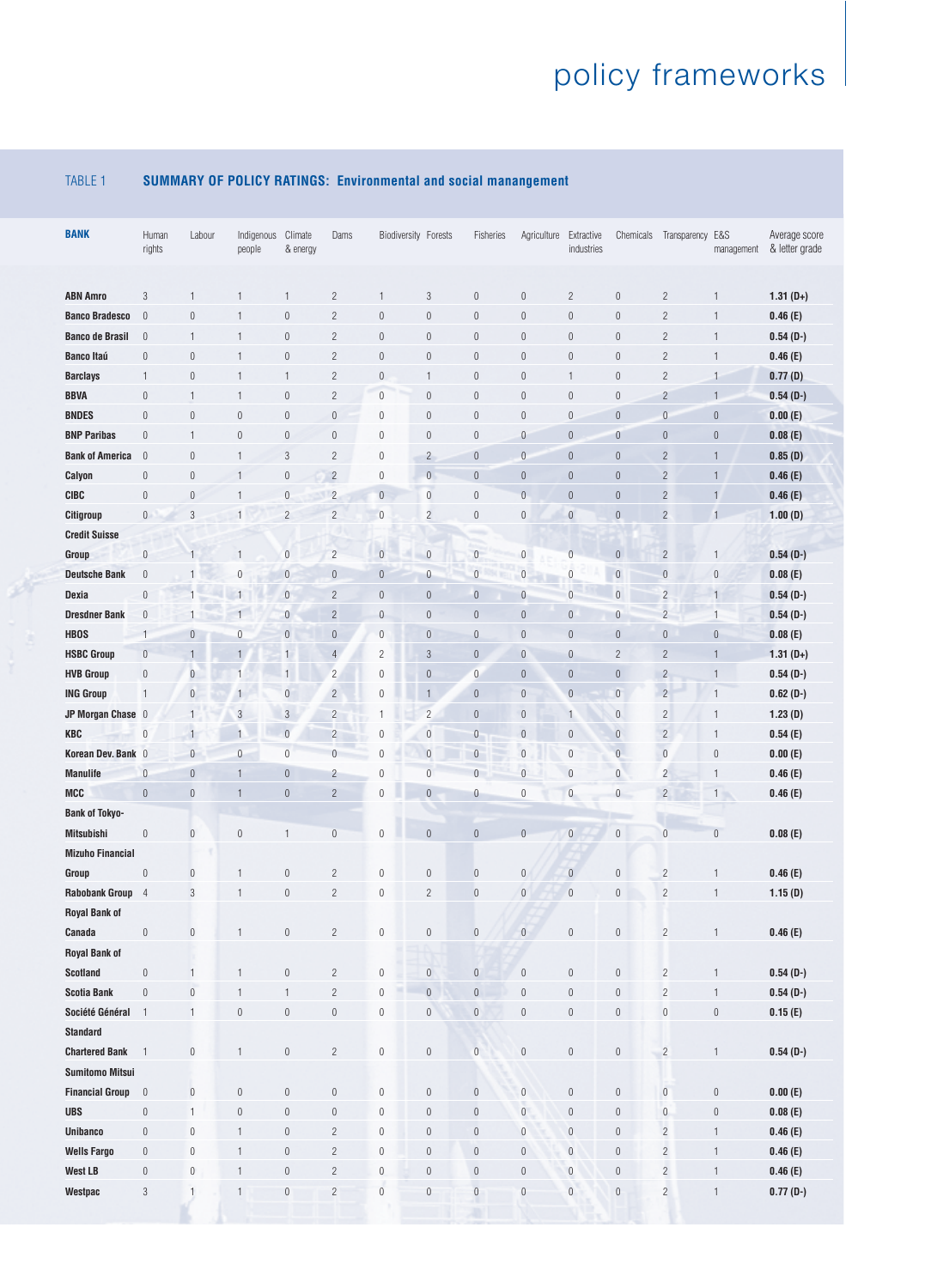Some banks are also taking tentative steps to apply the policies to all or most of their operations. Although we recognise that the application of environmental and social policies may need to be tailored to different financial products and services, we expect these policies to apply throughout the banking industry to all relevant activities.

Finally, it should be noted that the revision of the IFC's safeguard policy framework means significant changes for the policies underlying the Equator Principles. Before adopting the IFC's new Performance Standards system, the Equator Banks should evaluate it carefully and proactively address the weaknesses and gaps in the IFC's new approach by adopting the international standards and best practice set out in this report. Unfortunately, research suggests that only a small minority of Equator Banks have taken steps to supplement the inadequate policy framework of the Principles by adopting additional standards, let alone standards that meet international norms and best practice.

#### **TRANSPARENCY OF IMPLEMENTATION**

Even where banks have the best policies, little information is available about their systems or practices for implementation. It was therefore impossible to assess, let alone compare, their efforts at implementation. We know anecdotally that significant efforts are being made. We also know that even banks with relatively strong policies continue to support transactions with significant environmental or social impacts. This practice cannot continue without eroding the credibility of all banks committed to sustainable finance.

As we have now shifted from a "trust me" to a "show me" world in which corporations are the least trusted of institutions, banks should urgently adopt a reporting framework that demonstrates that they are actually implementing their policies in ways that make a meaningful difference to people and the planet. Only then will outside stakeholders gain confidence that the banking sector's policy pronouncements are more than just rhetoric.

We suggest that banks report on their implementation by publishing annual sustainability reports in accordance with the Global Reporting Initiative, with particular reference to the emerging financial services sector supplement. This reporting protocol is currently in draft form and incomplete in scope; however, we hope that as it is finalised, and as technical protocols and implementation guides are developed, it will provide a comprehensive reporting framework for banks and stakeholders alike.



### **ADOPTING AN ENVIRONMENTAL AND SOCIAL MANAGEMENT SYSTEM**

Of course, reporting on implementation simply ensures that banks are putting in place an effective environmental and social risk management system that reflects all potential impacts across all their activities. Each bank needs to adopt an environmental management system (EMS) that includes the following elements:

- initial review to determine key environmental and social exposures, impacts and risks;
- overall environmental and social policy that sets the bank's approach;
- annual action plans;
- committed organisational structure and personnel (staffing, oversight, compensation and training);
- environmental and social procedures and standards for transactions that include deallevel transparency, consultation and compliance procedures;
- documentation, including that required to facilitate implementation audits;
- internal information and training;
- external reporting, verification and consultation;
- EMS monitoring and corrective action; and management review and improvement, feeding back into the cycle and informing annual action plans.

Above: The banking sector is beginning to recognise the importance of assessing the associated environmental costs of funding projects such as oil and gas developments.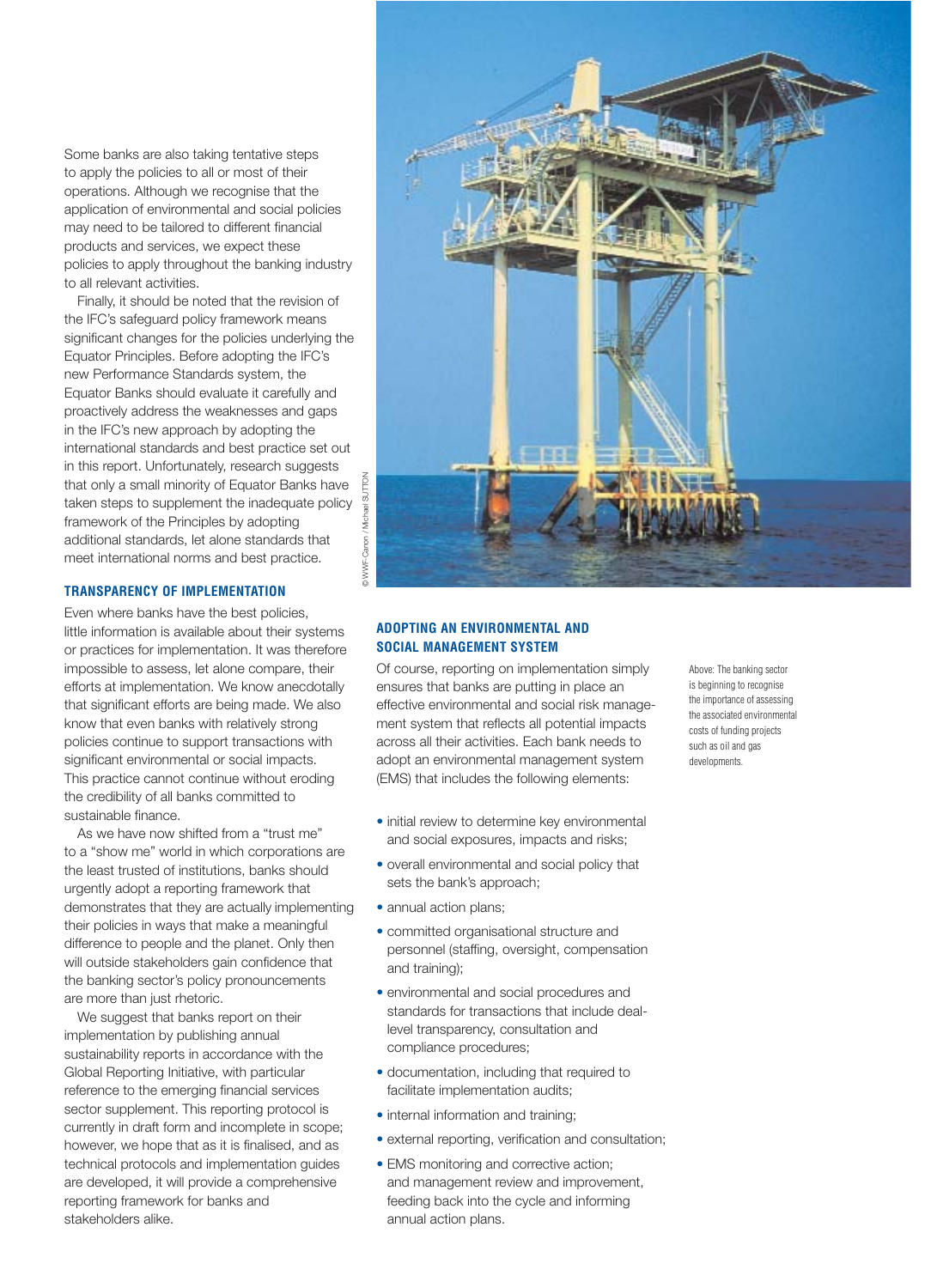# conclusion





Funny how nobody ever calls it forest destruction. citi

Clockwise from above: a banking sector commitment to 'do no harm' could curb the devastation of tropical habitats by clearance for crops such as palm oil; replacing polluting coal-fired power generation with cleaner alternatives such as wind turbines could in many cases lead to financial savings; September 2002, Rainforest Action Network banner at the Citibank offices in Johannesburg, next to the main World Summit on Sustainable Development venue; an entry in RAN's 2003 contest to 'put the truth' into Citigroup's "Live Richly" ad campaign.



In addition, banks should provide for the use of external transparency, compliance and accountability mechanisms for especially sensitive transactions. For banks that have agreed to a collective set of standards and procedures (the Equator Principles, for example), such a system could be applied collectively; this would include common information disclosure and reporting requirements, and a shared system for receiving third-party complaints from external actors.

## **EXERCISING LEADERSHIP IN SUSTAINABLE FINANCE**

Banks committed to sustainable finance must also exercise leadership in the sector and in society generally. This report has identified some examples of this, including HSBC's role in achieving carbon neutrality, and Rabobank's role in supporting the Responsible Commodities Initiative. In addition, the banks must assert their leadership through the syndications or arrangements with other banks that have yet to join the sustainable finance movement. This will be increasingly important over time as banks from China and other developing countries that have no experience yet in sustainable finance become increasingly major players. Finally, to be recognised leaders in sustainable finance, the banks must also ensure that they do not use their political influence to circumvent or undermine the development of regulatory and other approaches to sustainable development.

#### **CONCLUSION**

© RAN

While some industry leaders have begun to infuse their operations with broad-based commitments to sustainability, even they (let alone the rest of the industry) still have far to go in terms of meeting international standards and best practices. If the financial industry is to be a reliable, effective and profitable catalyst for sustainable development, it must not only adopt strong and comprehensive policies, but must also introduce comprehensive risk management systems that ensure rigorous implementation of the policies. At this point, policy development is still too embryonic, and information about implementation too guarded, for us to determine whether the banking industry has crossed the threshold into a promising new era of green finance – or merely refined the discredited old tools of "greenwash".

**BankTrack** is a global coalition of non-governmental organisations (NGOs) including WWF-UK, Friends of the Earth, the Rainforest Action Network and the Berne Declaration. It promotes sustainable finance in the commercial sector, and its vision for a sustainable finance sector was expressed in the Collevecchio Declaration of January 2003. Now endorsed by more than 200 organisations, the Collevecchio Declaration remains the benchmark by which civil society will measure the banking sector's commitment to sustainable development.